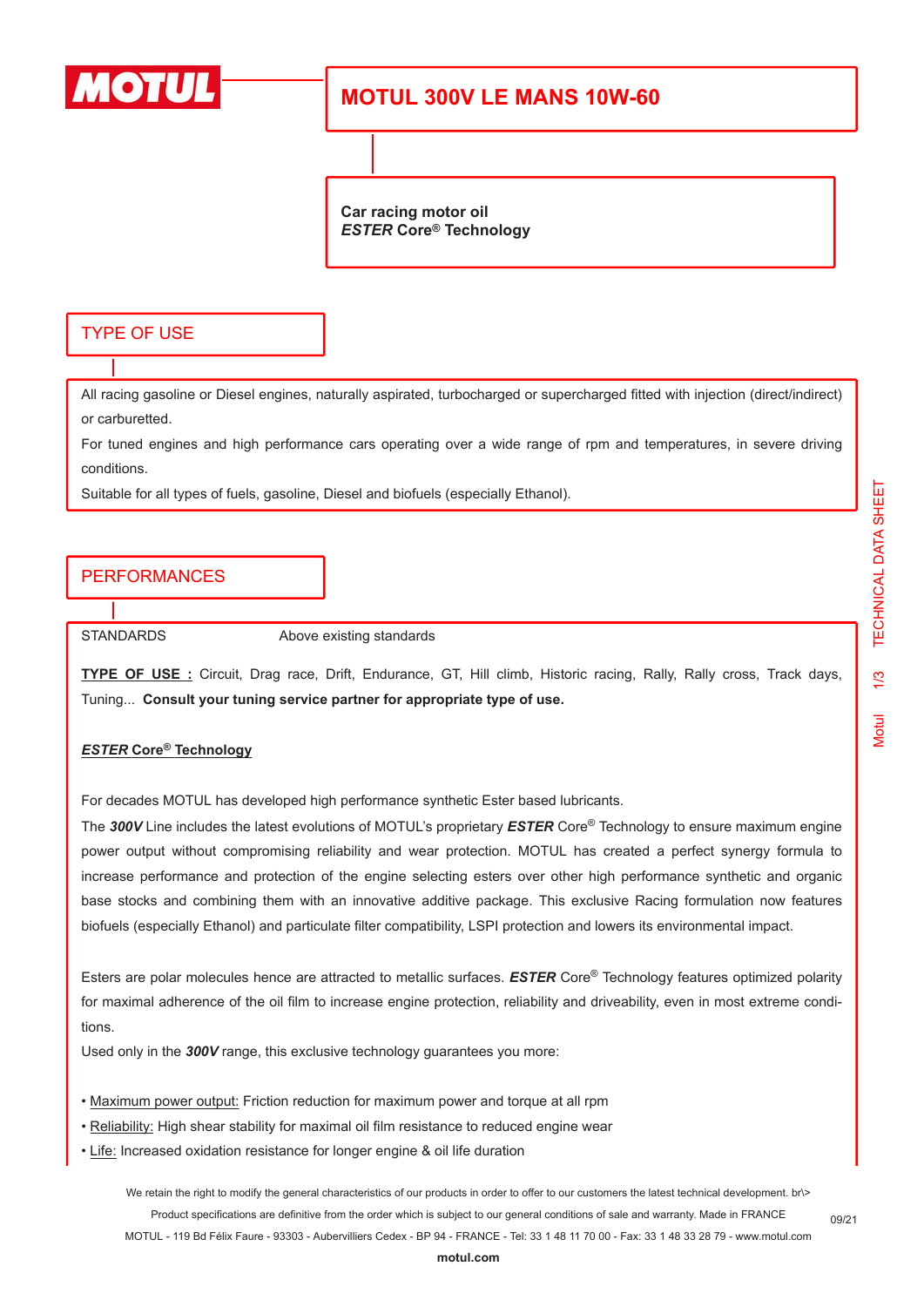

# **MOTUL 300V LE MANS 10W-60**

**Car racing motor oil** *ESTER* **Core® Technology**

- Driveability: Maximal polar adherence of the oil film for rapid engine rpm response
- Easy start: Fast oil pressure build-up and optimal oil flow
- Reduced oil consumption: Low oil volatility and evaporation helps to control oil consumption
- Detergency: High detergency performance allows better engine cleanliness
- Driving comfort: Lower friction level brings engine noise reduction in all driving modes

This racing formulation *300V* with exclusive *ESTER* Core® Technology features biofuels and particulate filter compatibility and LSPI protection.

- Biofuels: Compatible with alcohol-based fuels, especially Ethanol (up to E85)
- LPSI protection: Compatible with downsized engines subjected to Low Speed Pre-Ignition issues

• Particulate filter: Compatible with particulate filter requiring reduced SAPS (Sulfated Ash, Phosphorous, Sulfur) level (SAPS: 0.91% weight and TBN: 8.1 mg KOH/g)

#### $\frac{1}{\sqrt{2}}$ *ORGANIC BASE*

The Organic base using non-fossil renewable materials is limiting the environmental impact and allows MOTUL to lower its carbon footprint by 25% during manufacturing process.

The *300V* LE MANS series viscosity grades allow stable oil pressure and bring the maximum reliability to your engine in all extreme conditions.

These *300V* LE MANS series viscosity grades can cope with engines subject to high engine oil dilution from unburned fuel and are suitable for engines featuring high clearances.

#### RECOMMENDATIONS

- MOTUL *300V* LE MANS series are suitable for some engine applications and are particularly recommended for endurance, drift… etc, or historic racing engines (rebuilt engines) requiring high protection against wear and very stable and consistent oil pressure.

- Adapt or choose the right *300V* viscosity grade according to the viscosity grade recommended in your owner's manual or

We retain the right to modify the general characteristics of our products in order to offer to our customers the latest technical development. br\> Product specifications are definitive from the order which is subject to our general conditions of sale and warranty. Made in FRANCE

MOTUL - 119 Bd Félix Faure - 93303 - Aubervilliers Cedex - BP 94 - FRANCE - Tel: 33 1 48 11 70 00 - Fax: 33 1 48 33 28 79 - www.motul.com

09/21